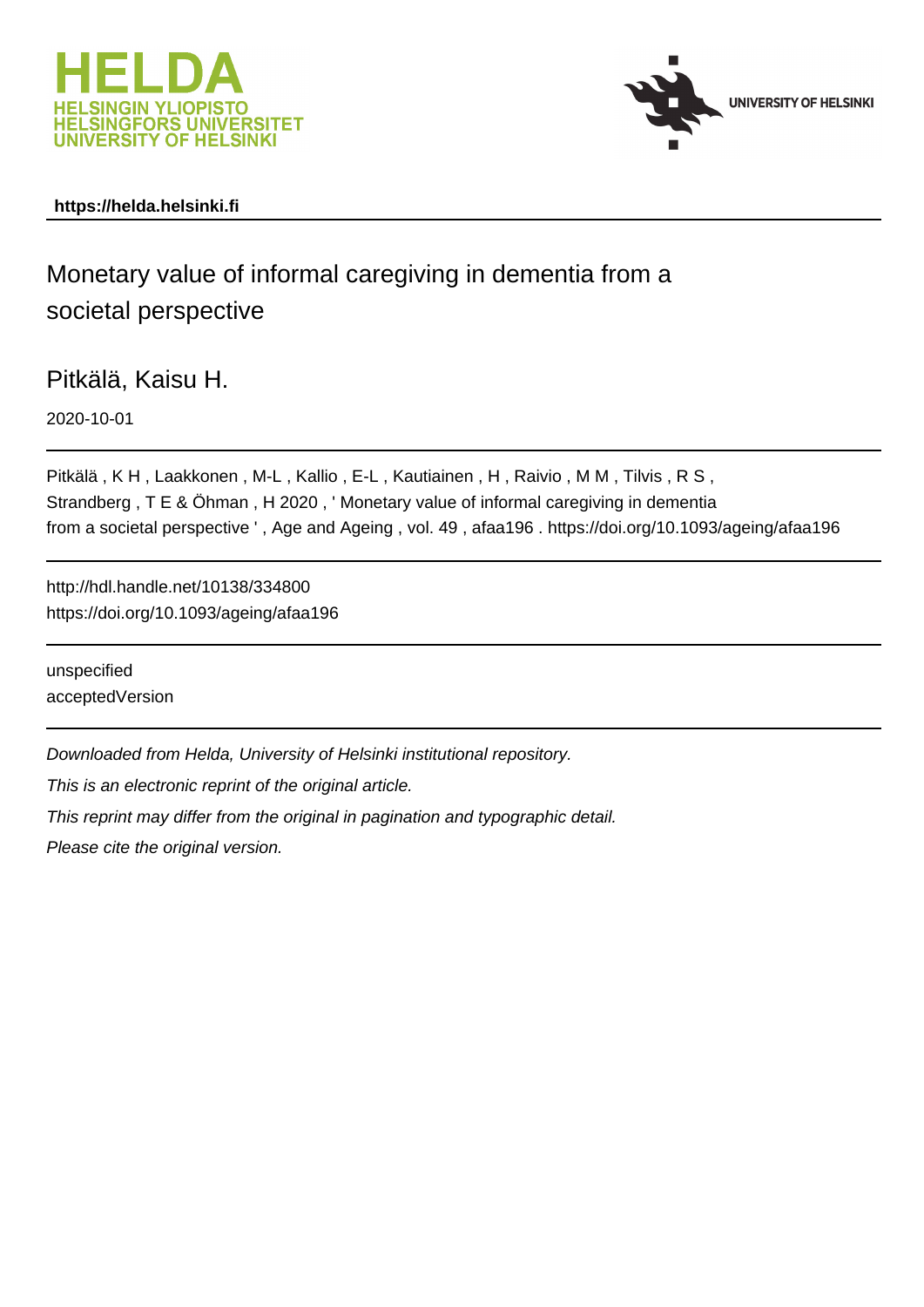# **Monetary value of informal caregiving in dementia from a societal perspective**

# **Pitkala KH<sup>1</sup> , Laakkonen ML1,2, Kallio EL1,3, Kautiainen H<sup>1</sup> , Raivio MM<sup>1</sup> , Tilvis RS<sup>4</sup> , Strandberg TE4,5, Ohman H1,5**

<sup>1</sup> University of Helsinki, Department of General Practice, Helsinki, Finland and Helsinki University Hospital, Unit of Primary Health Care, Helsinki, Finland

**<sup>2</sup>** Geriatric Clinic, Department of Social Services and Health Care, Laakso Hospital, Helsinki, Finland

<sup>3</sup> Clinical Neurosciences, Neuropsychology, University of Helsinki and Helsinki University Hospital, Helsinki, Finland

<sup>4</sup>University of Helsinki, Clinicum, Department of Geriatrics, Helsinki, Finland

<sup>5</sup> Helsinki University Hospital, Clinics of Internal Medicine and Geriatrics, Helsinki, Finland

Correspondence to:

Kaisu H Pitkala

MD, PhD, Professor

University of Helsinki, Department of General Practice and Primary Health Care

 $P$  O. Box 20

FI-00014 University of Helsinki

Finland

Telephone: +358-503385546

E-mail: [kaisu.pitkala@helsinki.fi](mailto:kaisu.pitkala@helsinki.fi)

**Acknowledgements:** These studies were supported by the Social Insurance Institution of Finland, the Finnish Slot Machine Association, the Central Union for the Welfare of the Aged, the Sohlberg Foundation, and King Gustaf V and Queen Victoria's Foundation, the Finnish Medical Society, Helsinki University Hospital EVO Funding, the Health Center of the City of Helsinki, the Signe and Ane Gyllenberg's Foundation and the Finnish Brain Foundation. The funding organizations had no role in study design, data collection and analysis, decision to publish, or preparation of the manuscript.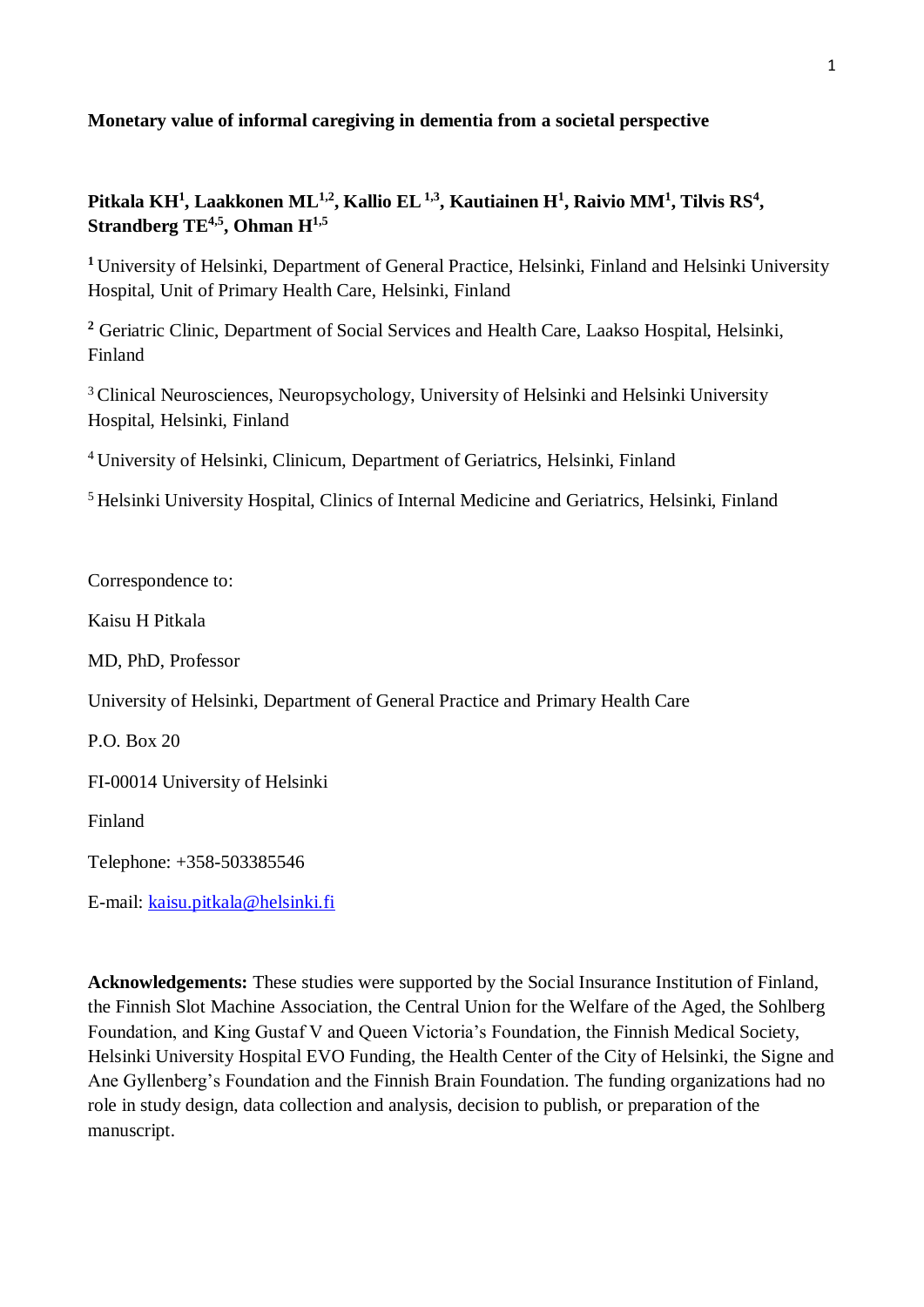#### **Abstract**

**Background and aim:** Dementia is a condition which results in high cost of care, a significant proportion of which is the cost associated with informal care. In previous studies, informal caregiving has been challenging to assess due to difficulties in estimating true time spent on caregiving work and how to value caregivers' time. The aim of this study was to compare the costs of dementia among patients living alone and among those living with a caregiver to show the monetary value of informal caregiving from a societal perspective.

**Methods**: Data from our four dementia trials using the same measures were combined, allowing 604 participants to be included. Participants were followed up for two years or until death for their use of health and social services. Use of all services was retrieved from medical/social records. We also included the costs of lost productivity of those caregivers who were not retired.

**Results:** The total mean cost of services and lost productivity was 22068 €/person-year (pyrs). Participants living alone had a mean cost of 45156  $\epsilon$ /pyrs, whereas those living with a spouse had a mean cost of 16416 €/pyrs (mean cost ratio 2.99, 95% CI 2.64 to 3.39). Participants living alone and having <15 MMSE points had higher costs than people with dementia in institutional care.

**Key conclusions:** Detailed data of service use and characteristics of people with dementia showed that from a societal perspective living alone is a very strong determinant of service use in dementia. Informal caregivers do invaluable work for society.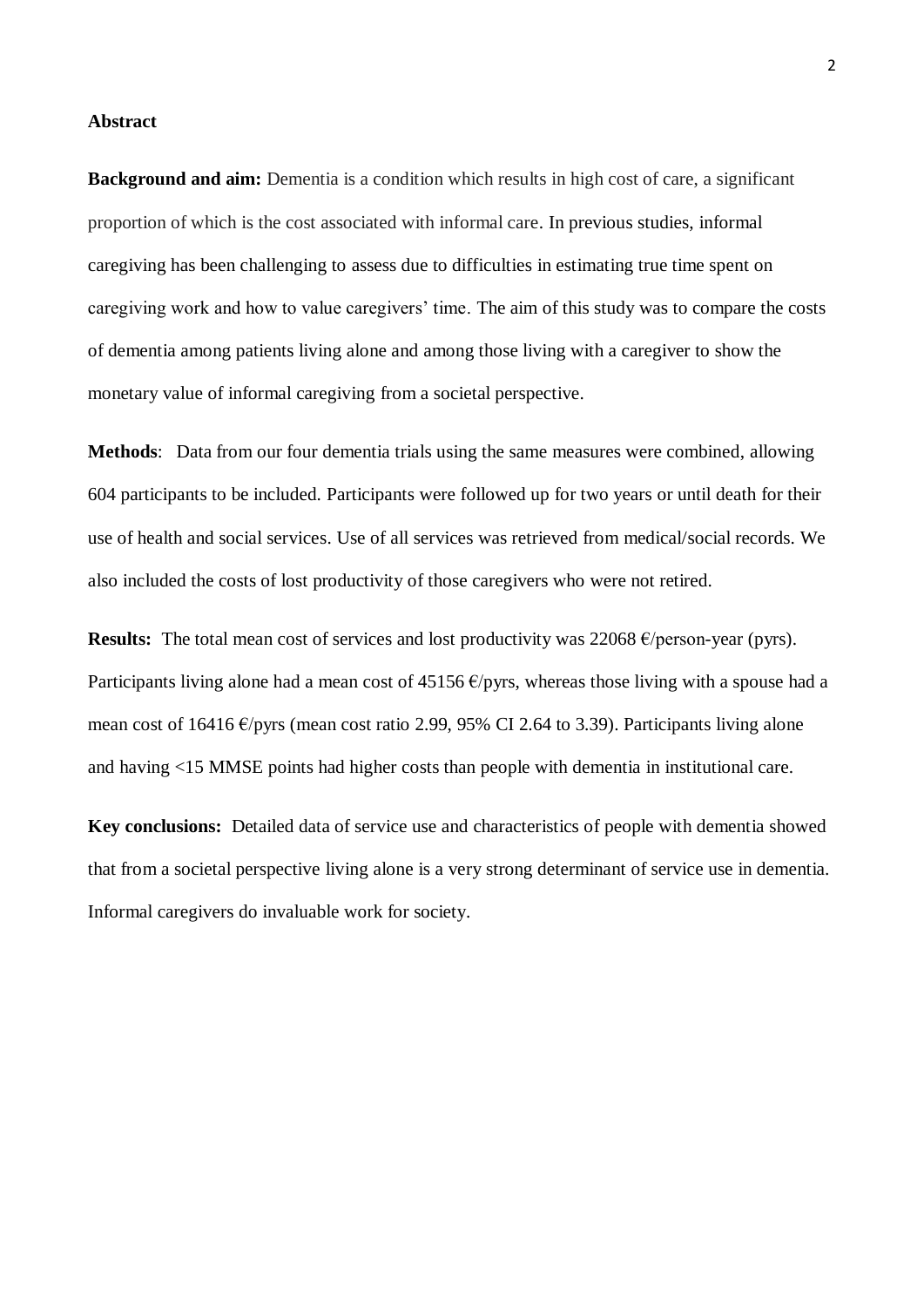#### **Introduction**

There is a large cost associated with the care of people with dementia (PWD) due to the extensive needs for personal care, long-term care and various health care services [1,2].

The yearly costs of patient care have varied greatly [3] depending on characteristics of the patients, country, how formal and informal costs have been taken into account and follow-up times [4]. Whereas a large proportion of cost studies have been dementia drug trials, the target population has mainly included community-dwelling people with mild-moderate dementia [5]. Of them, only a small proportion enters nursing homes, which is one of the main cost drivers in dementia [6].

Some studies present only direct costs including social care costs (home care, day care, nursing home) and medical care costs (hospitals, outpatient care, drug use) [6]. Several studies include also hours of informal care in their direct costs which are counted as either replacement costs (the value of equivalent service purchased from the market) or opportunity costs (the value of the caregiver's time in its best alternative use) [6,7]. However, quantification and costing of informal care are extremely challenging [5]. In many studies, the estimated time for caregiving has exceeded that of total time available because of multitasking [7] or difficulties in estimating the time spent on supervision [8].

Studies have also presented indirect costs which include costs of informal care as costs of lost productivity of working-aged individuals (either caregivers or PWD) [6]. In most studies, informal costs have comprised the largest proportion of total care [5,7,8].

To sum up earlier studies have presented a wide range of estimates of costs of informal care using various approaches to evaluate the caregiving work. This study aims to compare the total costs of PWD living alone with respective PWD living with a caregiver. This enables us to also estimate the monetary value of work of those caregivers living with PWD. We use the detailed social and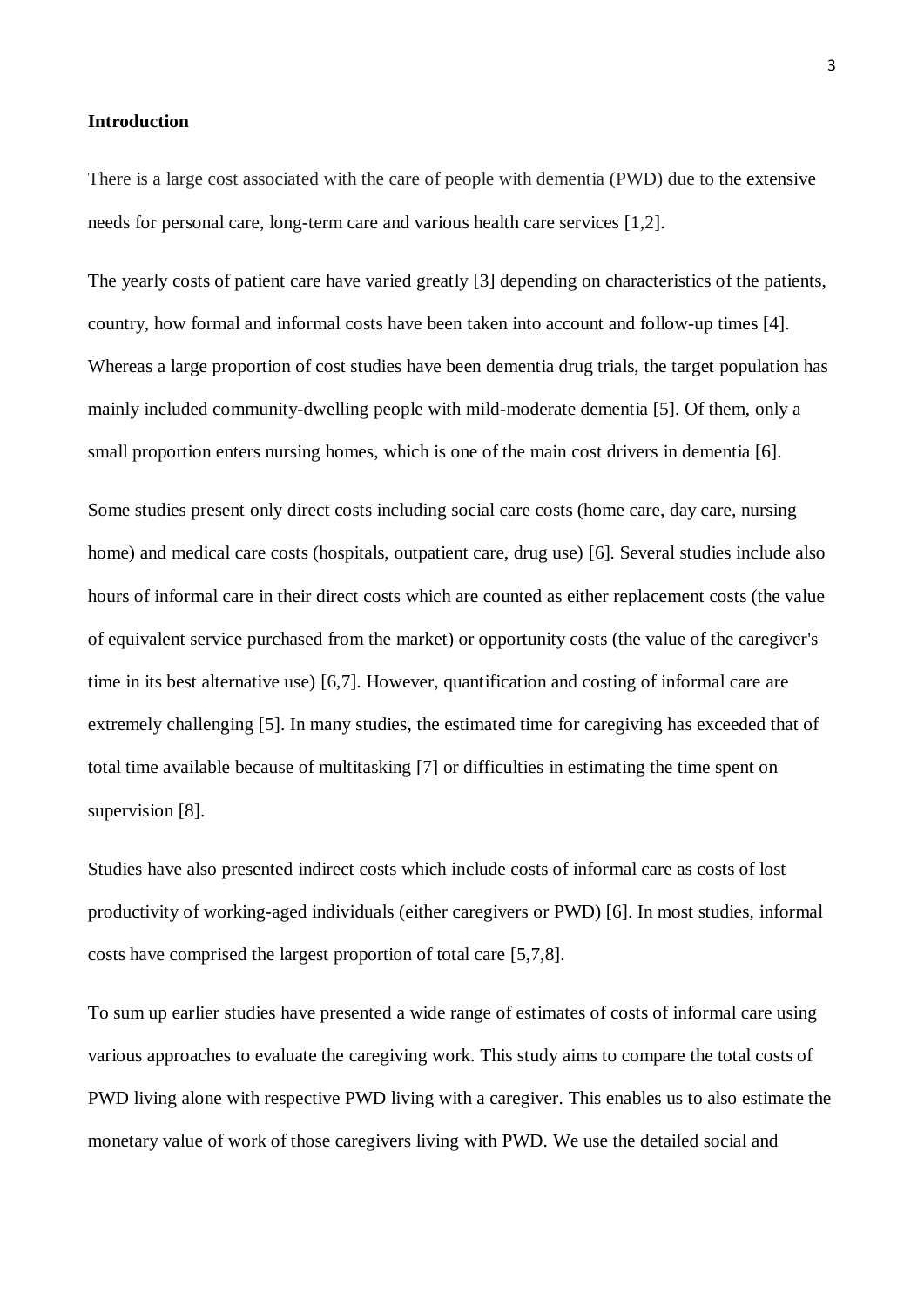medical care costs from our previous four non-pharmacological trials following PWD for two years for their use of services.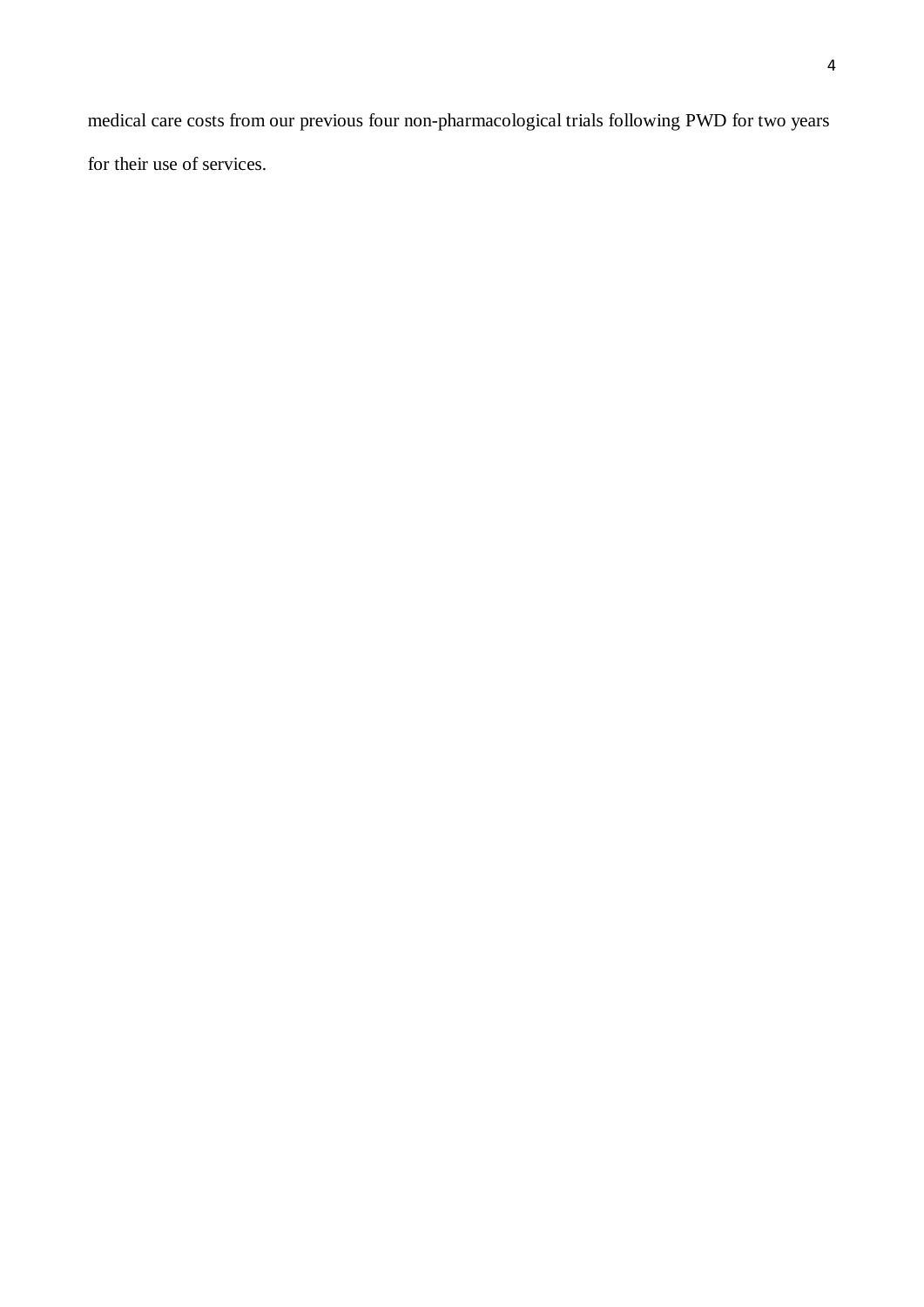#### **Methods**

#### *Participants*

Data on participants from our four earlier dementia trials using the same measures were combined: (I) Case coordinator trial (N=125) [9], (II) FINALEX exercise trial (N=210) [10], (III) Selfmanagement trial (N=134) [11] and (IV) FINCOG cognitive training trial (N=147) [12]. All trials received ethical permission from Helsinki University Hospital. Briefly, all trials had a nonpharmacological intervention to be tested among PWD I: case coordinator tailored services and giving support to dementia families for two years, II: exercise intervention supervised by a physiotherapist twice a week for one year either in the gym or at the participant's home, III: a group-based self-management group rehabilitation for people recently diagnosed with dementia and concurrently for their spouses, IV: supervised cognitive training twice a week for three months in a day care center for people with mild-moderate dementia. The four trials included a range of PWD from mild to severe stages, living alone or with a spouse or another caregiver. All participants in these studies were followed up prospectively for two years. Although some of these trials had positive effects on postponing institutional care [9] and improving physical or cognitive functioning [10,11], all interventions were cost-neutral when the intervention and control arms were compared. Thus, they provide a dataset to explore costs of health and social services. The intervention costs are not taken into account in the present study.

#### *Characteristics*

All trials used the same measures. The demographics were recorded for both PWD and their possible caregivers. If the caregiver was not available for the person with dementia, the information was inquired from the participant's closest relative or from a home or day care nurse. Living alone or with a spouse or with another close person was retrieved from central registers.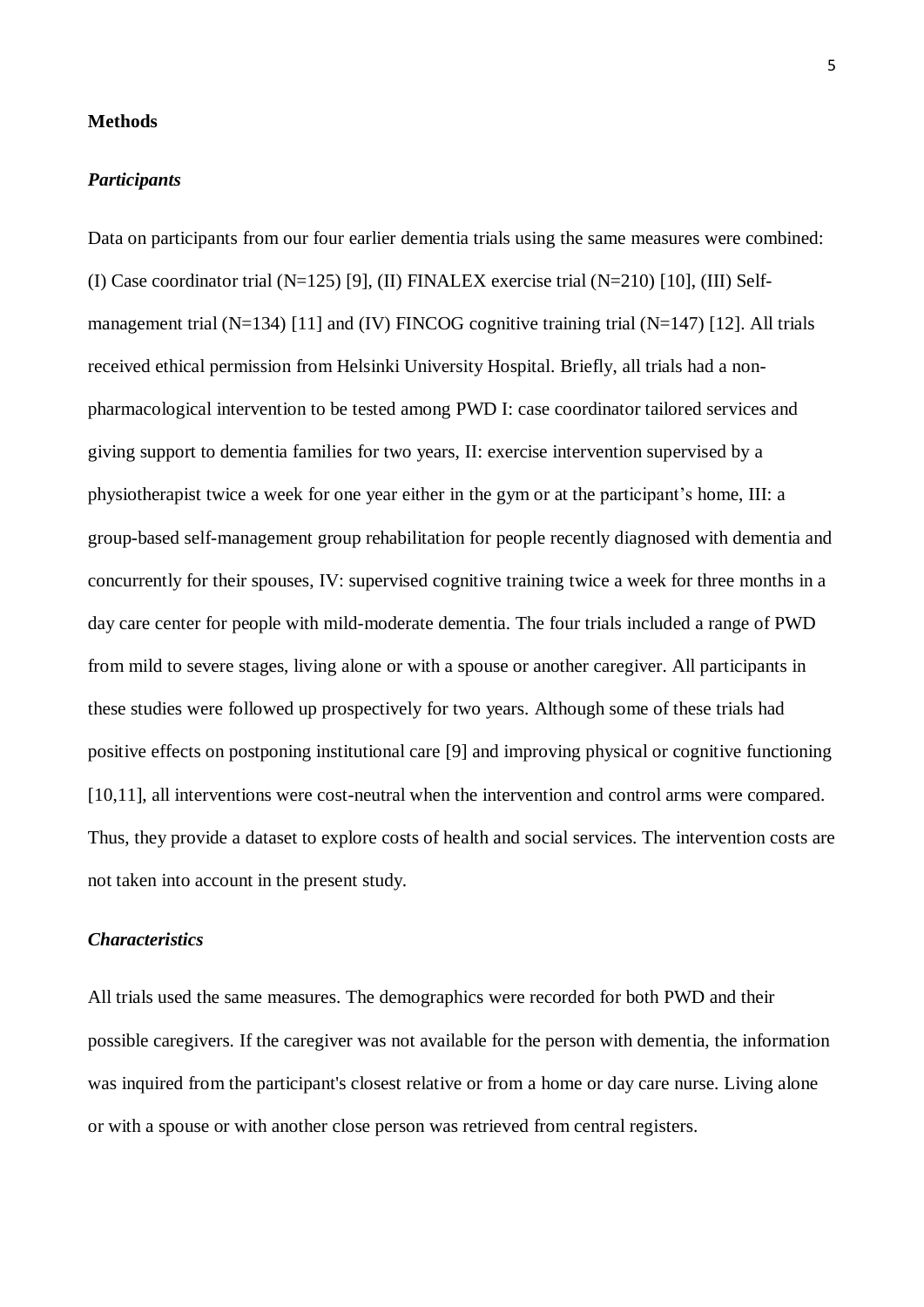The participants with dementia were assessed with the Clinical Dementia Rating (CDR) scale [13] and the Mini Mental State Examination (MMSE) [14] for the severity of dementia. The item "personal care" in CDR was used to evaluate physical functioning [13]. All medical diagnoses and regularly used medications were retrieved from medical records. Charlson comorbidity index was constructed [15]. The use of antidementia medications was recorded (N06DA02 donepezil, N06DA03 rivastigmine, N06DA05 galantamine, N06DX01 memantine). In trials I and II, the caregiving burden was assessed with the Zarit burden interview, with 60 points or over considered as severe burden [16]. In trials III and IV, the caregivers were assessed with RAND-36 [17], and the item: "..for the past four weeks "Did you feel worn out?" and the responses "All the time" or "Most of the time" were considered to denote severe burden.

#### *Costs*

Participants were followed up prospectively for two years or until death regarding their use of health and social services. Service use was retrieved from medical/social records. Health care costs included the use of subacute rehabilitation and acute specialised hospitals, emergency department and ambulatory care visits, hospital-at-home visits, primary health care visits (general practitioner, nurse, physiotherapist, social worker) and home visits by doctors, dementia nurses or home care nurses. Social care included home care, day care, respite care and nursing home days. In Finland, all community care services and utilisation of hospitals are recorded in central registers and medical and social records, which were accessed after obtaining participants' consent. Service costs were determined at their mean unit costs according to the national cost registers in 2011 [18], with an appropriate correction for inflation rate. The costs of antidementia medications were retrieved from the Finnish drug database. All costs were calculated in Euros  $(\epsilon)$  and transformed to 2019 rates.

The indirect costs were evaluated as costs of lost productivity of those of working age for both participants with dementia and caregivers who were younger than the average retirement age in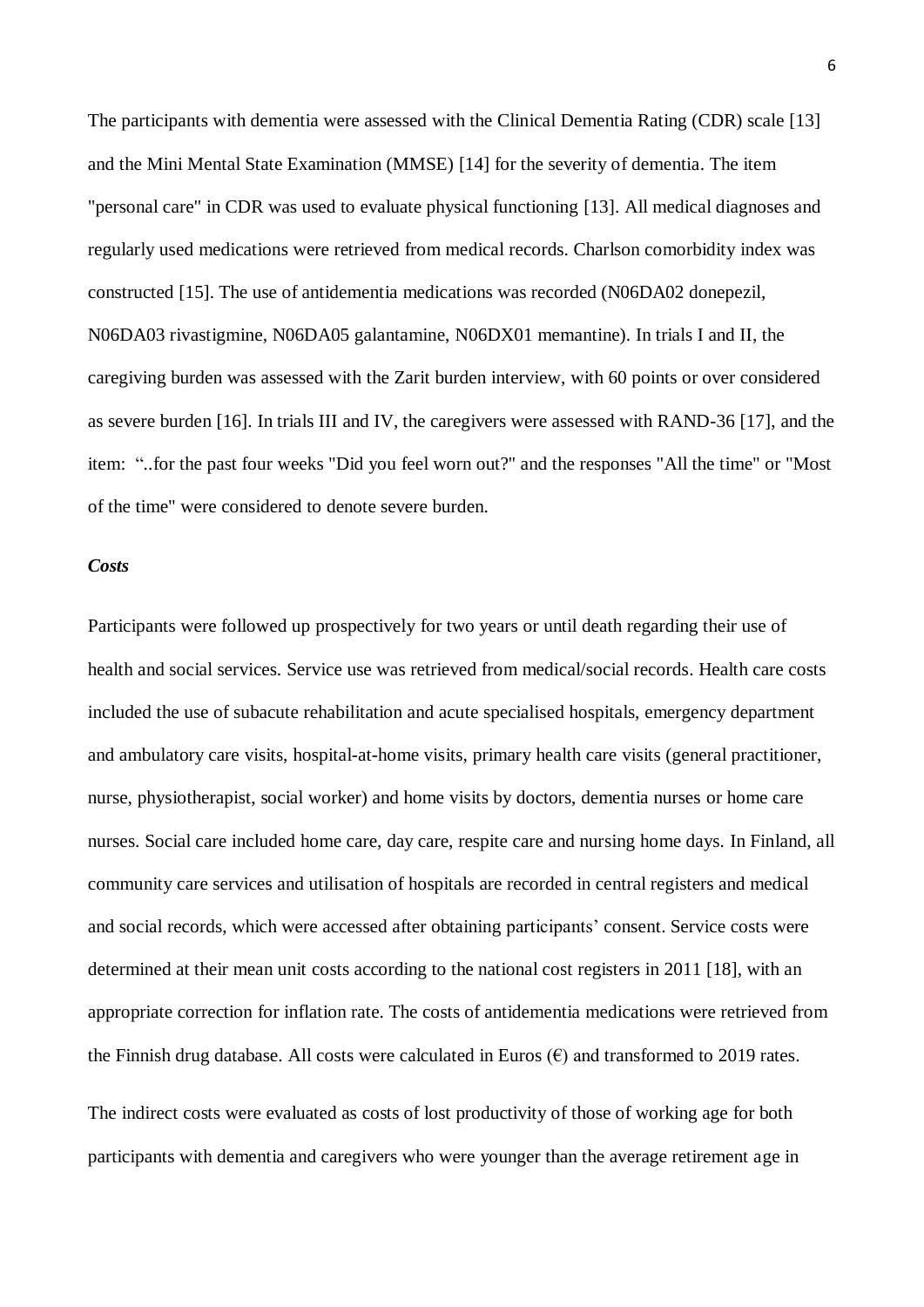Finland (men 61.6 years, women 60.9 years) [19]. The cost of lost productivity was valued as the average wage in Finland (men 19.21  $\epsilon/h$ , women 16.45  $\epsilon/h$ ) [20], and we used the average ADL/IADL caregiving time (1.9 h/day) for people with dementia in previous studies [6].

We aimed to estimate the real value of the work of informal caregivers living with the person with dementia. Therefore, we excluded replacement costs and opportunity costs which are actually important monetary savings that informal caregivers' work confers to society. Our cost calculation is in line with the principles presented by Wimo et al. [6].

Costs are presented in our study as total costs and as the mean costs per person year.

#### **Statistical analyses**

Baseline characteristics between groups were compared using t-tests (for continuous variables) or Chi-square tests (for categorical variables). The bootstrap-type t-test was used when the theoretical distribution of the test statistics was unknown or in case of violation of the assumptions (e.g. nonnormality). The visits to professionals of health and social care were analysed by using Poisson's model and reported as mean (SE) days or visits and incidence rate ratios (IRRs) with 95% confidence intervals (CIs). Cost analyses were performed using bootstrap-type generalised linear models with appropriate distribution and link function (10000 replications). The variance function was selected based on the Park test and Akaike's information criterion. The models included age and sex as covariates. The normality of variables was evaluated graphically and by using the Shapiro–Wilk W test. Stata 16.0 (StataCorp LP; College Station, Texas, USA) statistical package was used for the analysis.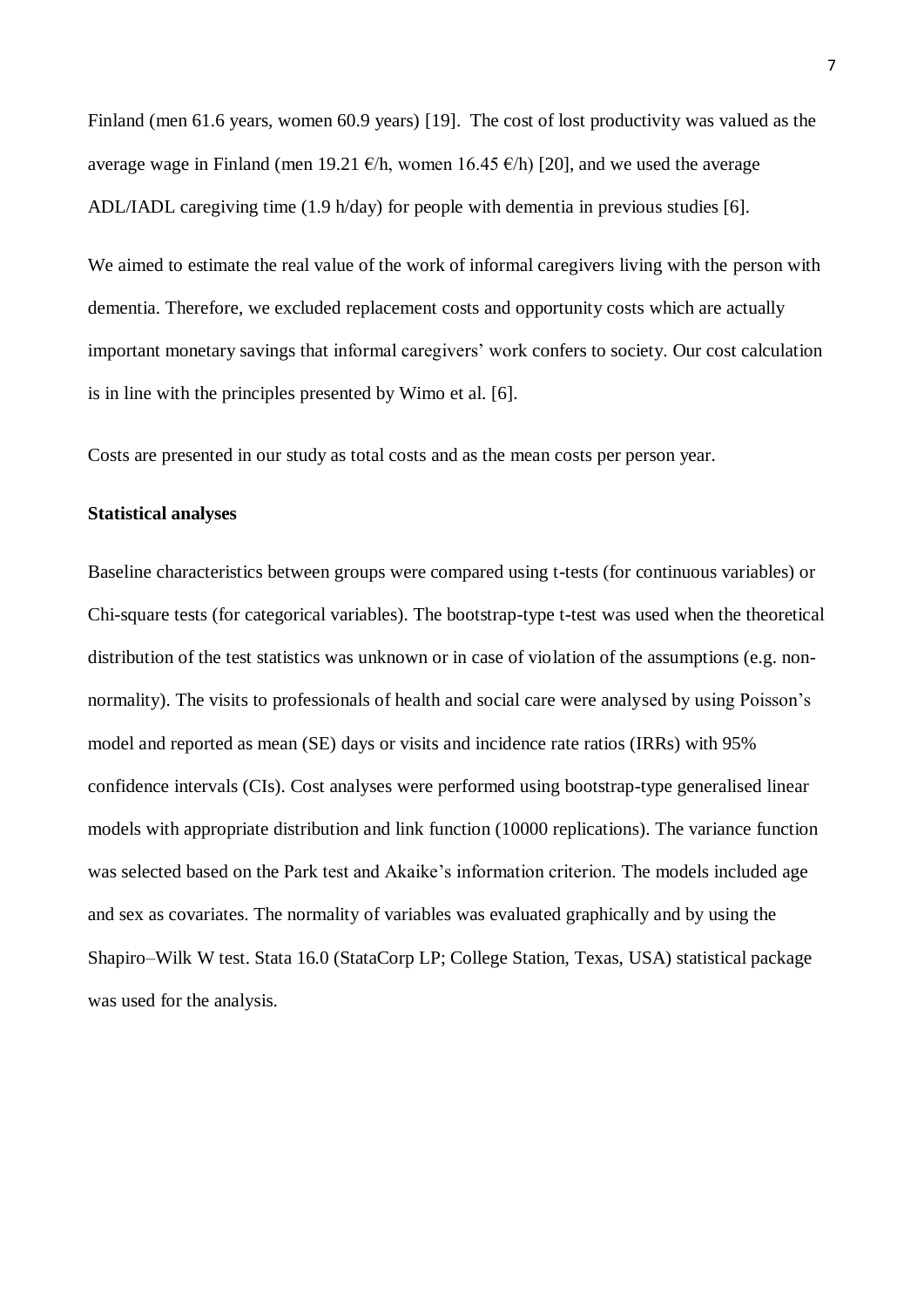#### **Results**

The participants living alone were younger, more often females and less educated than those living with a caregiver. They had a milder stage of dementia and needed less assistance in their personal care than those living with a caregiver. They used more often memantine and less often cholinesterase inhibitors (ChEIs) than those living with a caregiver. (Table 1).

Older age, female sex and severity of dementia increased total costs of care (data not shown). Living alone was a very strong determinant of costs of services. Those living alone used significantly more home care services, day care, subacute hospital care and institutional care than those living with a caregiver. Those living alone used less respite care, specialised care, emergency care and various primary care services, except for family physician's home visits. The lost productivity costs were higher in the group of PWD living alone than among those living with a caregiver (3883  $\epsilon$ /pyrs vs. 193  $\epsilon$ /pyrs). Those living alone had a caregiver of working age, whereas most of the caregivers living with a person with dementia were aged spouses (Table 2).

The mean costs of services were 49156  $\epsilon$ /pyrs among those living alone, whereas the respective figure was  $16416 \text{ } \in$  for those living with a caregiver (mean cost ratio 2.99; 95%CI 2.64 to 3.39). Adjusting for age and sex (mean cost ratio 2.95; 95%CI 2.55 to 3.35) did not change this difference between the costs. We made further adjustments for age, sex and CDR, or for age, sex and Charlson comorbidity index, but these yielded similar results (data not shown).

The severity of dementia was also a strong determinant in the use of services. The costs increased linearly with severity of dementia (Figure 1). At a moderate stage of severity (CDR2 or MMSE <15 points), the costs of PWD living alone exceeded the corresponding costs of those living in permanent institutional care (mean costs in Finland 51465€/year). There were no PWD living alone at home and having <10 MMSE points, whereas many caregivers lived with a person with dementia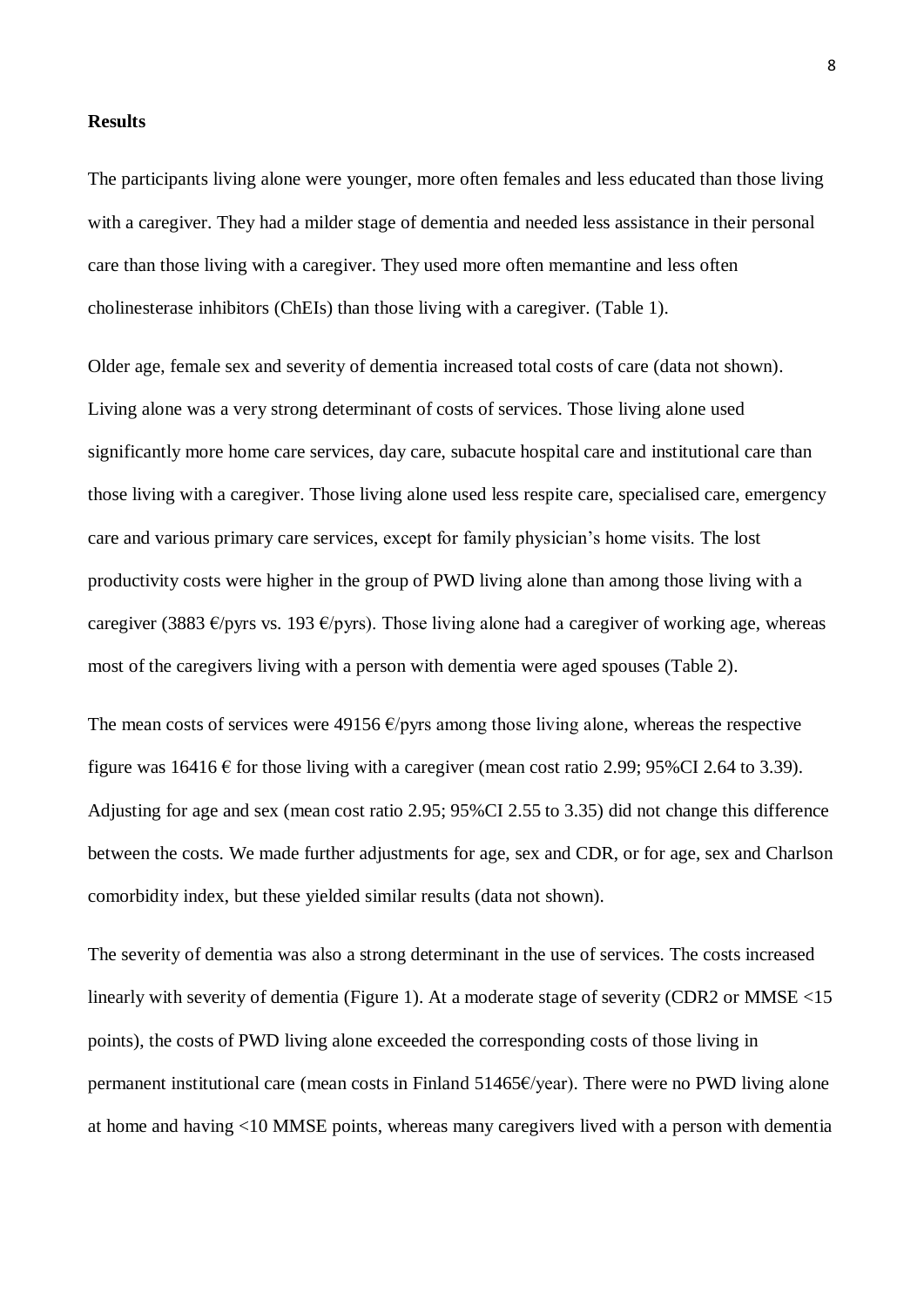with very low MMSE points. Participants living with a spouse had lower costs than PWD in institutional care even when having zero MMSE points.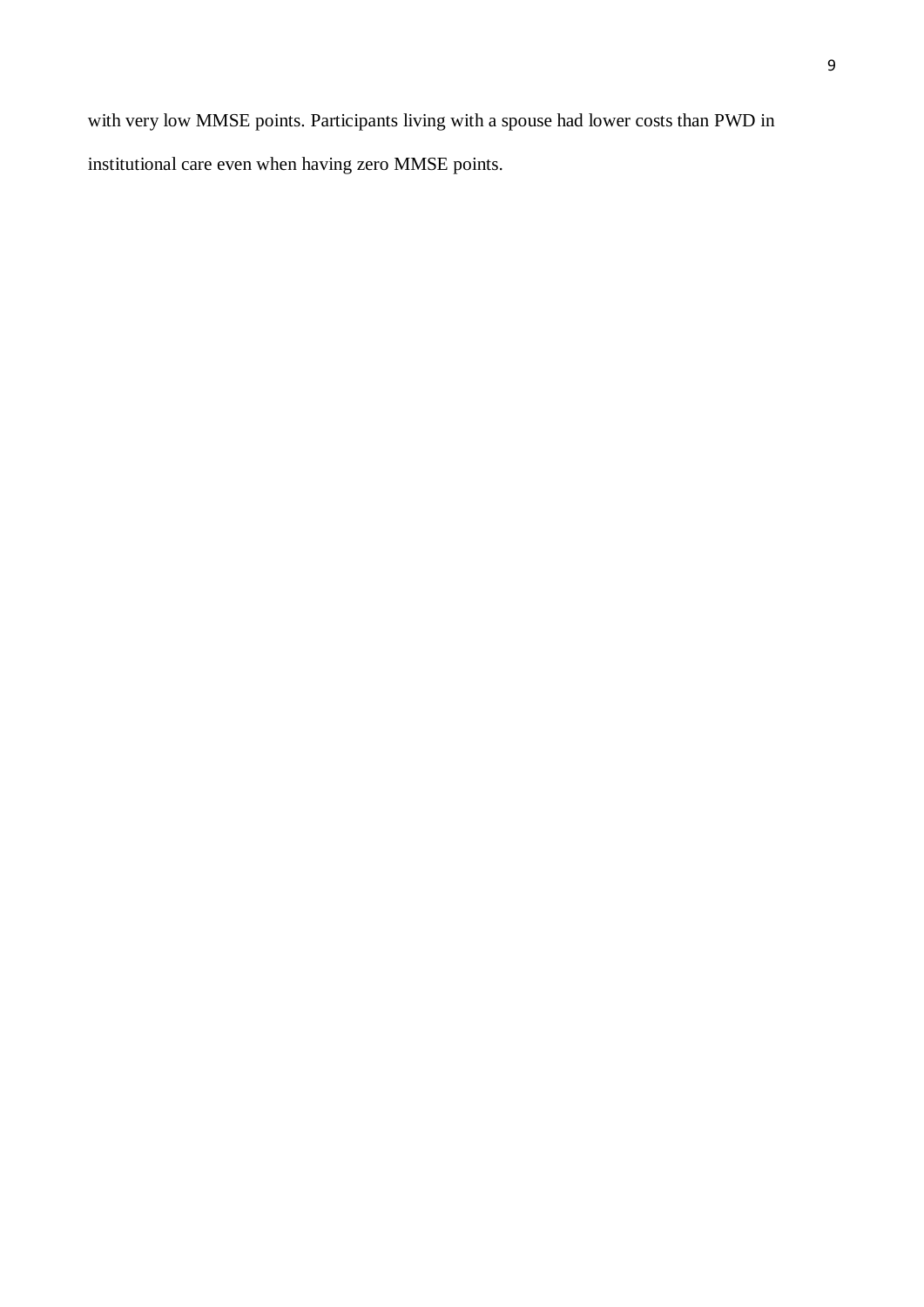#### **Discussion**

Living alone is a strong determinant of costs of dementia. The mean costs for services together with those of lost productivity among people with dementia living alone is 49156  $\epsilon$ /pyrs, whereas the respective figure among those living with a caregiver is  $16416 \text{ E/pyrs}$ . Even after various adjustments, the costs are nearly three times higher among those living alone than among those living with a caregiver. The work that caregivers living with PWD do has a high monetary value, generating considerable savings for society.

Strengths of this study include detailed data and validated measures on the demographics, functioning, cognition, caregiver status and services used. Finnish medical and social registers include very detailed and complete data on use of services of PWD. We also included lost productivity costs to show the true value of caregiving from a societal perspective. The follow-up of two years is exceptionally long and allows us to evaluate the true course of dementia, including those entering permanent institutional care.

Limitations of the study include the data being retrieved from randomised controlled trials. Trials have exclusion criteria and there is a bias towards recruiting younger and healthier participants than in the normal service system. However, these four trials testing non-pharmacological interventions are much more pragmatic than many previous antidementia drug trials, which have been a major source for investigating costs of dementia [5,8,21]. Our participants were older with more comorbidities than participants in earlier studies [1,5,7,8,21-25], which also included a wide range of people having very mild to very severe dementia. However, people participating in our trials have less severe dementia and use more often antidementia medications than those in large epidemiological studies [1,25-27]. Furthermore, the caregivers in our study are younger and better educated than those in Finnish epidemiological study [26]. In addition, the health and social care systems as well as the local policies vary from country to country and the service system has also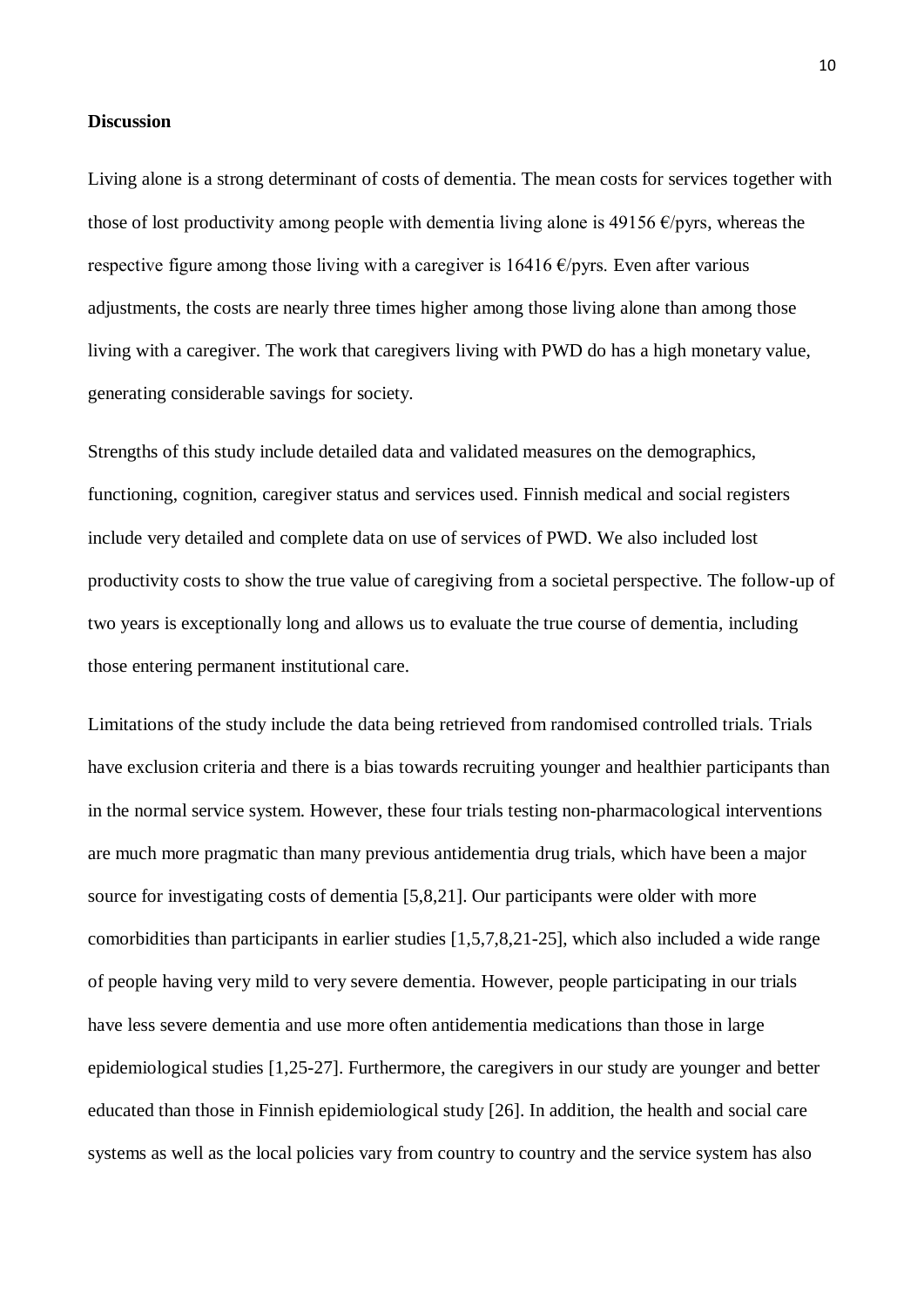developed in Finland over the years from our first study. This makes the comparison to other contexts challenging although the components of services are similar to those in the Swedish system [6].

In line with a Swedish study, people living alone used less antidementia medications than those living with a caregiver [28]. In Finland memantine is recommended at moderate-severe stage of dementia. It seems that CHEIs are stopped and memantine started at earlier stage for those people with dementia living alone than those living with a caregiver.

Another limitation is that the caregiving time of 1.9 h/day is a coarse estimate of the true caregiving time based on a previous study [6]. In our first trial "Caregiving as collaboration", we found that it is impossible for caregivers to evaluate how much time they spend on caregiving and how much on regular housework. This has also been noted in an earlier study [6]. However, if the true caregiving time is higher – as our participants had more severe dementia than in previous studies – the difference between the costs of those living alone compared with those living with a caregiver would be even higher. This is due to the fact that those living alone had more caregivers of working age, thus indicating more lost productivity. Therefore, societal savings from caregiving might be an underestimation of the true value.

Our estimate of yearly costs of care and services for dementia (22068  $\epsilon$ /pyrs) is comparable to figures presented elsewhere [2,3,4,21]. The unit costs of services used in the present study are similar to those presented in Sweden [6]. However, compared with earlier studies medication costs today are very low due to the inexpensive generic antidementia medications.

The difference in costs between those living with a caregiver (16416  $\epsilon$ /pyrs) and those living alone  $(46156 \text{ E/pyrs})$  was quite large. To our knowledge, there are no earlier studies comparing these groups of PWD. It has been noted before, however, that a caregiver's closeness to the person with dementia reduces total care costs [29]. Those living alone use an exceptional amount of home care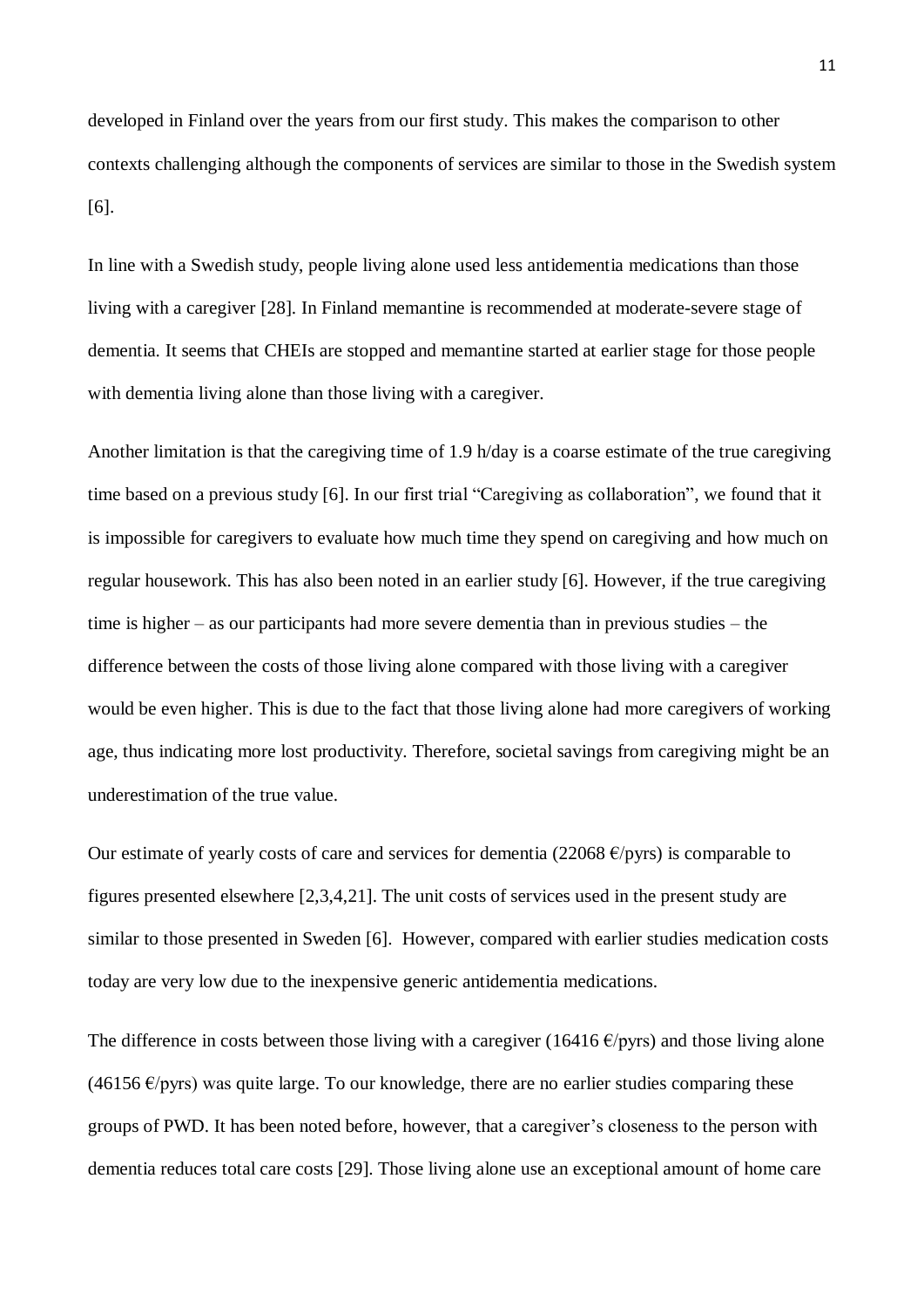services, day care and subacute hospitals. They are also admitted earlier to nursing homes, resulting in higher use of institutional care. Our study clearly shows that caregivers' work has a very high monetary value to societies. The proportion of informal care costs of the total care costs has varied greatly (8-78%) in previous studies [3].

The care for PWD has shifted from society to informal caregiving. The relative number of nursing home beds is decreasing in many European countries [6,30]. It has been argued that care at home is cheaper than in a nursing home. This is, however, only true among those people with dementia who live with their caregiver. Our study suggests that care for a person with dementia living alone at home may be more expensive than care for a person with dementia in a nursing home. This applies when MMSE points are lower than 15, *ie* at a moderate stage of dementia. This should be taken into account when planning services for PWD.

#### **Conclusions**

Detailed data on service use and characteristics of PWD showed that informal caregivers do invaluable work for society. From a societal perspective, living alone is a very strong determinant of costs in dementia. The costs of living alone exceed those of permanent institutional care already at a moderate stage of dementia. In contrast, the costs of PWD living with a caregiver are far below those of permanent institutional care even at a very severe stage of dementia.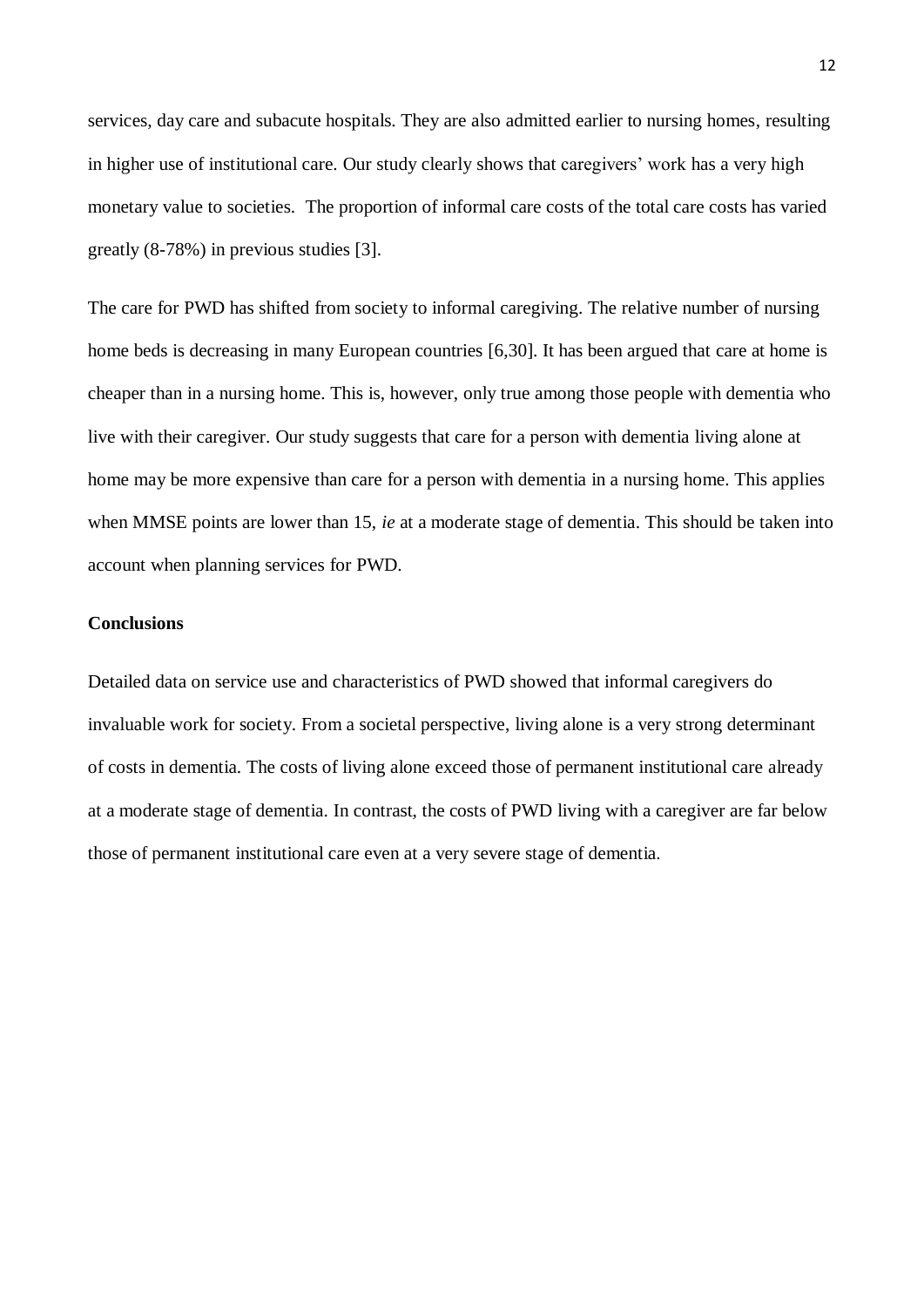## **References**

- 1. Gustavsson A, Brinck P, Bergvall N, et al. Predictors of costs of care in Alzheimer's disease: a multinational sample of 1222 patients. Alzheimers Dement 2011a; 7: 318-27.
- 2. Wittenberg R, Hu B, Jagger C, et al. Projections of care for older people with dementia in England: 2015 to 2040. Age Ageing 2020; 49: 264-9.
- 3. Jönsson L, Wimo A. The cost of dementia in Europe. A review of evidence, and methodological considerations. Pharmacoeconomics 2009; 27: 391-403.
- 4. Mauskopf J, Racketa J, Sherrill E. Alzheimer's disease: the strength of association of costs with different measures of disease severity. J Nutr Health Aging 2010; 14: 655-63.
- 5. Quentin W, Riedel-Heller SG, Luppa M, Rudolph A, König HH. Cost-of-illness studies of dementia: a systematic review focusing on stage dependency of costs. Acta Psychiatr Scand 2010; 121: 243-59.
- 6. Wimo A, Jönsson L, Fratiglioni L, et al. The societal costs of dementia in Sweden 2012 relevance and methodological challenges in valuing informal care. Alzheimers Res Ther 2016; 8: 59.
- 7. Schwarzkopf L, Menn P, Kunz S, et al. Costs of care for dementia patients in community setting: an analysis for mild and moderate disease stage. Value Health 2011; 14: 827-35.
- 8. Gustavsson A, Cattelin F, Jönsson L. Costs of care in a mild-to-moderate Alzheimer clinical trial sample: key resources and their determinants. Alzheimers Dement 2011b; 7: 466-73.
- 9. Eloniemi-Sulkava U, Saarenheimo M, Kautiainen H, et al. Effectiveness of supportive model for dementia families. A randomized, controlled trial. J Am Geriatr Soc 2009; 57: 2200-8.
- 10. Pitkälä KH, Pöysti MM, Laakkonen ML, et al. Effects of the Finnish Alzheimer disease exercise trial (FINALEX): a randomized controlled trial. JAMA Intern Med 2013; 173: 894-901.
- 11. Laakkonen ML, Kautiainen H, Savikko N, et al. Effects of self-management intervention on participants with dementia and their spousal caregivers. J Am Geriatr Soc 2016; 64: 752-60.
- 12. Kallio EL, Öhman H, Hietanen M, et al. Effects of Cognitive Training on Cognition and Quality of Life of Older Persons with Dementia. J Am Geriatr Soc 2018; 66: 664-670.
- 13. Hughes CP, Berg L, Danziger WL, Coben LA, Martin RL. A new clinical scale for the staging of dementia. Br J Psychiatry 1982; 140: 566-72.
- 14. Folstein MF, Folstein SE, McHugh PR. "Mini-mental state". A practical method for grading the cognitive state of patients for the clinician. J Psychiatr Res 1975; 12: 189-198.
- 15. Charlson ME, Pompei P, Ales KL, MacKenzie CR. A new method of classifying prognostic comorbidity in longitudinal studies: development and validation. J Chronic Dis 1987;40:373- 383.
- 16. Stagg B, Larner AJ. Zarit Burden Interview: pragmatic study in a dedicated cognitive function clinic. Progress Neurology Psychiatr 2015; 19(4):2 3-7.
- 17. Hays RD, Morales LS. The RAND-36 measure of health-related quality of life. Ann Med 2001; 33: 350–7.
- 18. Kapiainen S, Vaisanen A, Haula T. The unit costs of health and social care in Finland in 2011. In Finnish. The Finnish Institute for Health and Welfare. Report 3/2014. Juvenes Print . Suomen Yliopistopaino. Tampere 2014.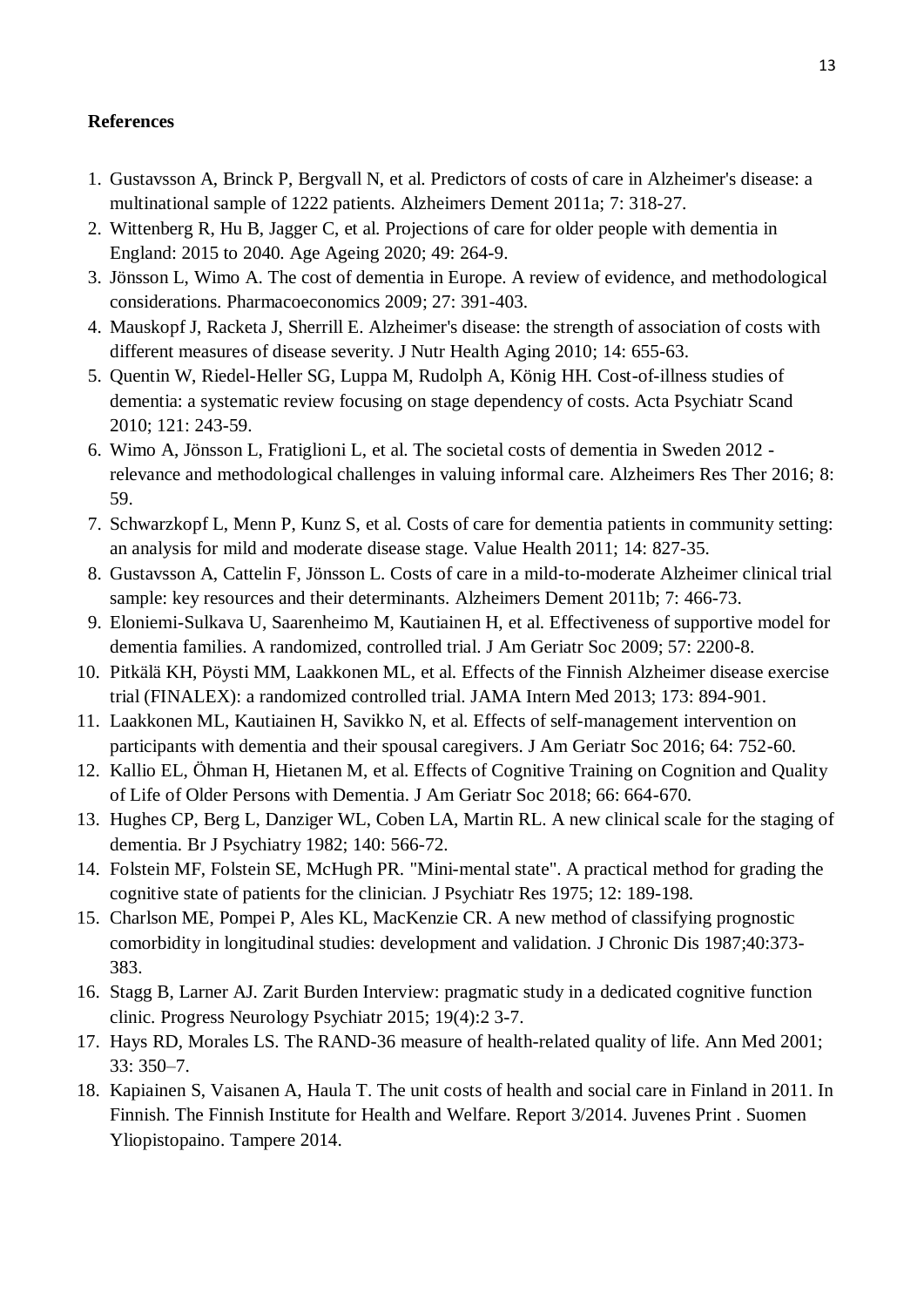- 19. Kannisto J. Effective retirement age in the Finnish earnings-related pension scheme. Statistics from the Finnish centre for pensions 3/2019. Finnish Centre for Pensions. In: https://www.etk.fi/wp-content/uploads/effective-retirement-age-in-the-finnish-earnings-relatedpension-scheme-in-2018.pdf Accessed 24.2.2020
- 20. Statistics Finland. In http://pxnet2.stat.fi/PXWeb/pxweb/fi/StatFin/StatFin\_\_pal\_\_pra/statfin\_pra\_pxt\_128s.px/table/ta bleViewLayout1/ Accessed 24.2.2020
- 21. Schaller S, Mauskopf J, Kriza C, Wahlster P, Kolominsky-Rabas PL. The main cost drivers in dementia: a systematic review. Int J Geriatr Psychiatry 2015; 30: 111-29.
- 22. Jönsson L, Eriksdotter Jönhagen M, Kilander L, et al. Determinants of costs of care for patients with Alzheimer's disease. Int J Geriatr Psychiatry 2006; 21: 449-59.
- 23. Jones RW, Lebrec J, Kahle-Wrobleski K, et al. Disease Progression in Mild Dementia due to Alzheimer Disease in an 18-Month Observational Study (GERAS): The Impact on Costs and Caregiver Outcomes. Dement Geriatr Cogn Dis Extra 2017; 7: 87-100.
- 24. Reese JP, Hessmann P, Seeberg G, et al. Cost and care of patients with Alzheimer's disease: clinical predictors in German health care settings. J Alzheimers Dis 2011; 27: 723-36.
- 25. Åkerborg Ö, Lang A, Wimo A, et al. Costs of dementia and its correlation with dependence. J Aging Health 2016; 28: 1448-64.
- 26. Raivio M, Maki-Petaja-Leinonen, Laakkonen ML; Pitkala K. Prevalence of the use of legal guardians or financial authorizations and the caregivers' need to discuss with a doctor about legal and financial competency among Finnish patients with Alzheimer's disease. J Med Ethics 2008; 34: 882-6.
- 27. Henderson C, Knapp M, Nelis SM et al. Use and costs of services and unpaid care for people with mild-to-moderate dementia: Baseline results from the IDEAL cohort study.
- 28. Alzheimers Dement (N Y). 2019; 5: 685-96.Cermakova P, Nelson M, Secnik J et al. Living alone with Alzheimer's disease: data from SveDem, the Swedish Dementia Registry. J Alzheimer Dis 2017; 58: 1265-72.
- 29. Rattinger GB, Fauth EB, Behrens S, et al. Closer caregiver and care-recipient relationships predict lower informal costs of dementia care: The Cache County Dementia Progression Study. Alzheimers Dement 2016;12:917-24.
- 30. Verbeek H, Meyer G, Leino-Kilpi H, et al. RightTimePlaceCare Consortium. A European study investigating patterns of transition from home care towards institutional dementia care: the protocol of a RightTimePlaceCare study. BMC Public Health 2012;12:68.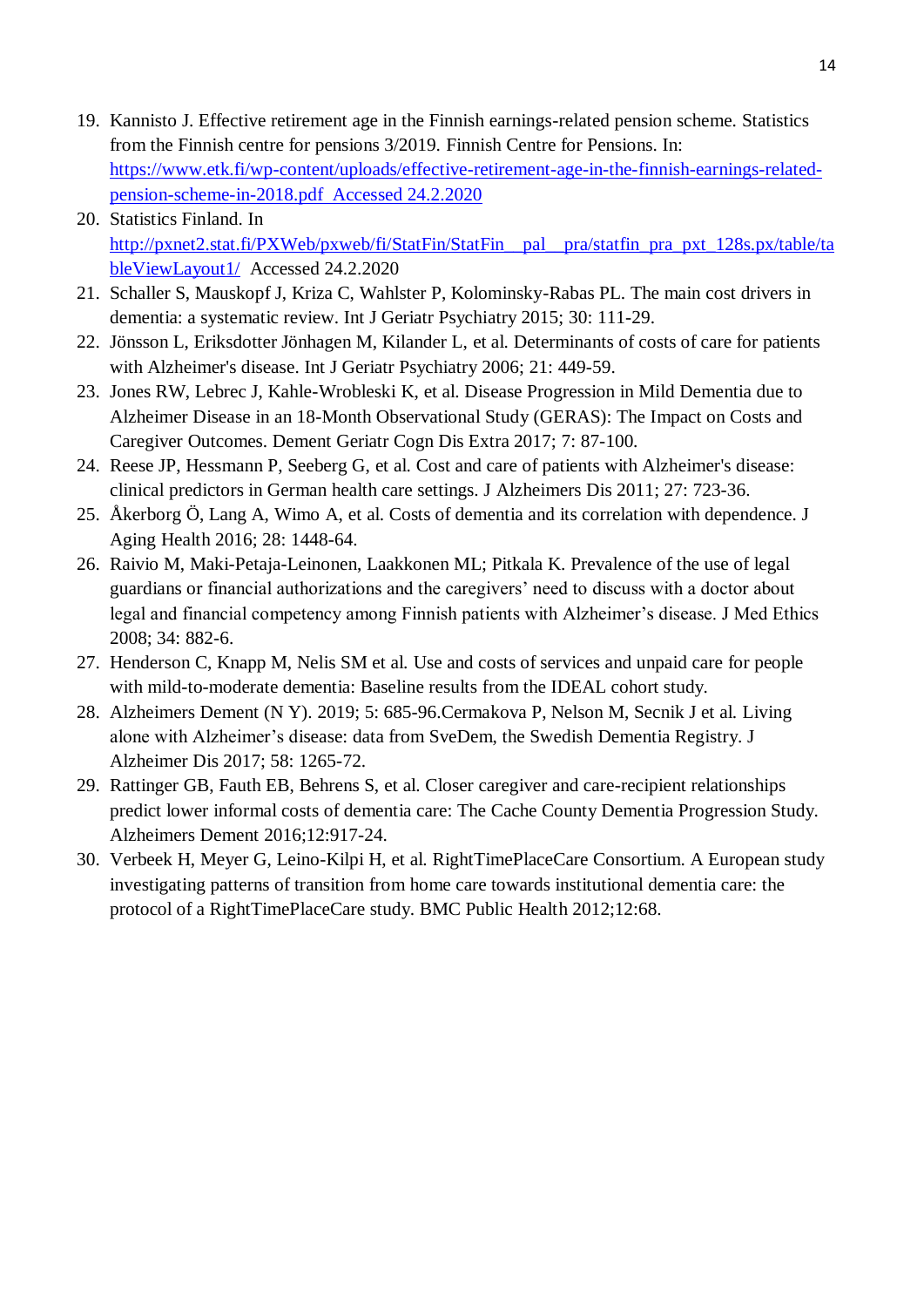|                                                 | Living alone  | Living with      |         |
|-------------------------------------------------|---------------|------------------|---------|
|                                                 |               | caregiver        |         |
|                                                 | $(N=106)$     | $(N=508)$        |         |
| Age, mean (SD)                                  | 83(5)         | 78(6)            | < 0.001 |
| Women, $n$ $(\%)$                               | 87 (82)       | 195 (38)         | < 0.001 |
| Education                                       |               |                  | 0.002   |
| $<8$ years                                      | 55 (52)       | 171 (34)         |         |
| 8-12 years                                      | 23(22)        | 132 (26)         |         |
| $>12$ years                                     | 28 (26)       | 205(40)          |         |
| CDR, "personal care"                            |               |                  | 0.020   |
| Fully capable of self-care                      | 24(23)        | 109(22)          |         |
| Needs prompting                                 | 36(34)        | 172 (34)         |         |
| Requires assistance in personal care            | 43 (41)       | 157(31)          |         |
| Requires much help in personal care             | 3(3)          | 70(14)           |         |
| Charlson comorbidity index, mean (SD)           | 2.7(1.6)      | 2.3(1.7)         | 0.012   |
| MMSE, mean (SD)                                 | 20.6(3.8)     | 17.9(6.5)        | < 0.001 |
| Number of medications, mean (SD)                | 8.4(3.1)      | 6.3(3.2)         | < 0.001 |
| Antidementia medication, n (%)                  |               |                  |         |
| ChEI, $n$ $(\%)$                                | 70(66)        | 417 (82)         | < 0.001 |
| Memantine, n (%)                                | 50(47)        | 157(31)          | 0.001   |
| CDR, $n$ $%$                                    |               |                  | < 0.001 |
| 0.5 very mild                                   | 11(10)        | 44 (9)           |         |
| 1 mild                                          | 58 (55)       | 177 (35)         |         |
| 2 moderate                                      | 37(35)        | 224 (44)         |         |
| 3 severe                                        | 0(.)          | 63(12)           |         |
|                                                 | Caregiver not | Caregiver living |         |
|                                                 | living with   | with patient     |         |
|                                                 | patient       |                  |         |
|                                                 | $(N=88)$      | $(N=508)$        |         |
| Caregivers' mean age (SD)                       | 60(11)        | 76(7)            | < 0.001 |
| Caregivers' sex: female, (%)                    | 60(68)        | 314(62)          | 0.27    |
| Caregiver severely burdened <sup>1</sup> $(\%)$ | 12(11)        | 49 (10)          | 0.60    |

Table 1. Characteristics of participants according to their living status.

SD=standard deviation; CDR=Clinical Dementia Rating scale (Hughes et al. 1982); Charlson (Charlson et al. 1987); MMSE=Mini-Mental State Examination (Folstein et al. 1975);

ChEI=Cholinesterase inhibitor; <sup>1</sup> Severely burdened= Zarit burden scale (Zarit et al. 1980) > 60 points or "Feels worn out all the time or most of the time for the past 4 weeks" (item from RAND-36; Hays et al. 2001).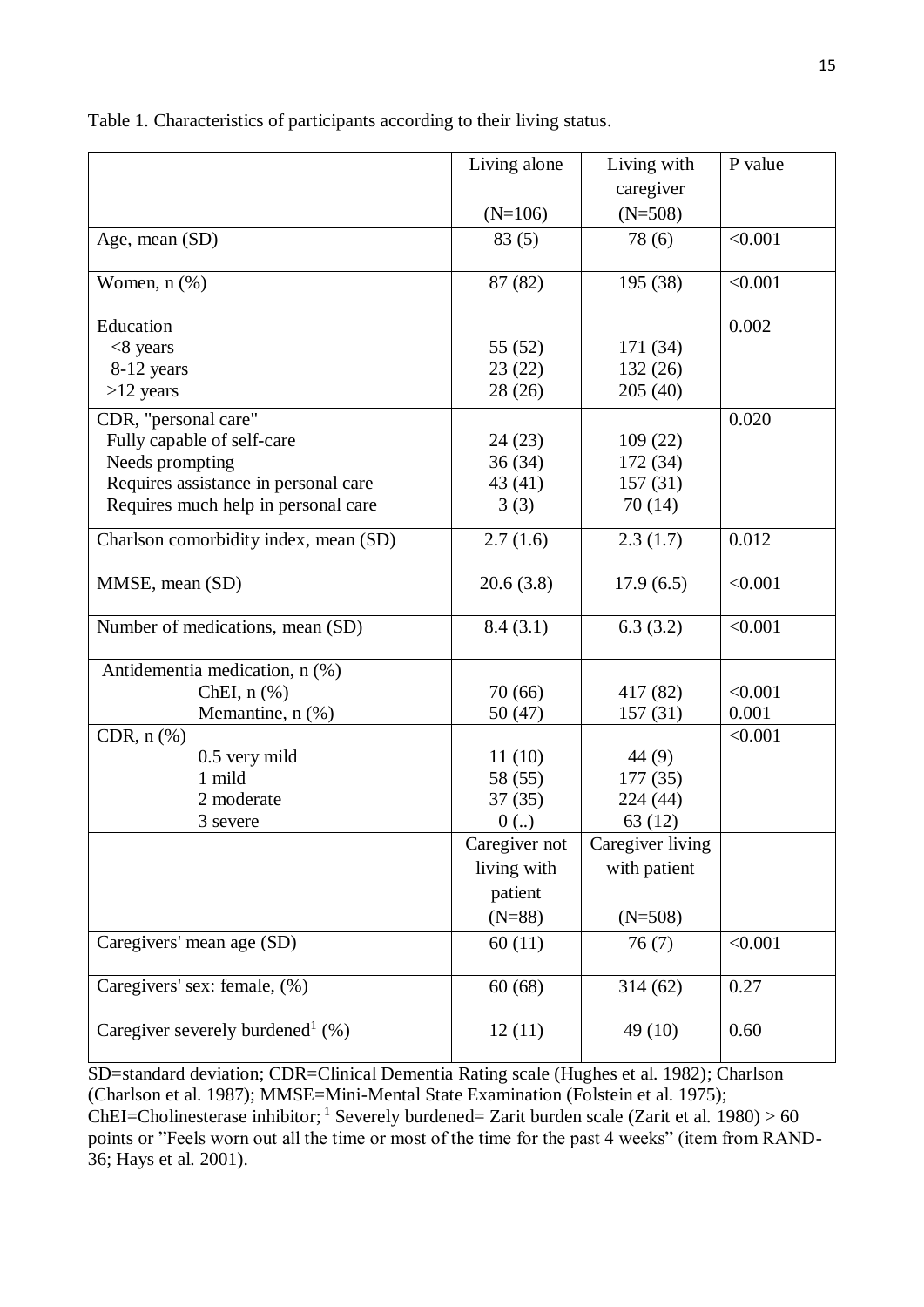Table 2. Number and costs of services used by participants with dementia and costs of antidementia medications and lost productivity costs of caregivers and participants with dementia below retirement age during the two-year follow-up.

|                               | Living alone                      | Living with | IRR (95% CI)                   | Unit cost, $\epsilon$                                                                              | Living alone                     | Living with |
|-------------------------------|-----------------------------------|-------------|--------------------------------|----------------------------------------------------------------------------------------------------|----------------------------------|-------------|
|                               | $(N=106)$                         | caregiver   |                                |                                                                                                    | $(N=106)$                        | caregiver   |
|                               |                                   | $(N=508)$   |                                |                                                                                                    |                                  | $(N=508)$   |
| Service                       | Mean number of used services (SD) |             |                                |                                                                                                    | Mean cost of services (SD) /pyrs |             |
| <b>Direct costs</b>           |                                   |             |                                |                                                                                                    |                                  |             |
| <b>Medical</b> costs          |                                   |             |                                |                                                                                                    |                                  |             |
| Specialised hospital days     | 1.03(0.26)                        | 2.96(0.44)  | $0.35(0.20 \text{ to } 0.61)$  | 792                                                                                                | 874 (224)                        | 2785 (392)  |
| Emergency department visits   | 0.30(0.05)                        | 0.57(0.04)  | $0.52$ (0.49 to 0.65)          | 299                                                                                                | 89(15)                           | 216(19)     |
| Specialised ambulatory care   | 1.26(0.24)                        | 0.64(0.05)  | 1.99 $(1.33 \text{ to } 2.96)$ | 283                                                                                                | 357 (66)                         | 194(16)     |
| visits                        |                                   |             |                                |                                                                                                    |                                  |             |
| Subacute or rehabilitation    | 21.53(3.24)                       | 7.73(0.90)  | 2.48 (1.73 to 3.56)            | 252                                                                                                | 5914 (940)                       | 2682 (285)  |
| hospital days                 |                                   |             |                                |                                                                                                    |                                  |             |
| Visits to GP                  | 0.93(0.13)                        | 2.03(0.08)  | $0.46(0.34 \text{ to } 0.61)$  | 119                                                                                                | 110(15)                          | 246(10)     |
| GP home visits                | 0.67(0.06)                        | 0.15(0.02)  | $4.46$ (3.10 to 6.40)          | 181                                                                                                | 121(12)                          | 27(4)       |
| Nurse visits                  | 0.28(0.05)                        | 1.34(0.08)  | $0.21$ (0.14 to 0.31)          | 52                                                                                                 | 14(3)                            | 70(5)       |
| Physiotherapy visits          | 0.33(0.07)                        | 1.53(0.21)  | $0.22$ (0.13 to 0.36)          | 124                                                                                                | 41 $(9)$                         | 187(26)     |
| Hospital at home days         | 0.20(0.20)                        | 0.05(0.03)  | 4.12 (0.40 to 42.33)           | 241                                                                                                | 48 (48)                          | 13(9)       |
| Antidementia medication costs |                                   |             |                                | Donepezil 0.07€/d<br>Rivastigmine $0.60 \in d$<br>Galantamine 0.72€/d<br>Memantine $0.08 \times d$ | 65(8)                            | 97(4)       |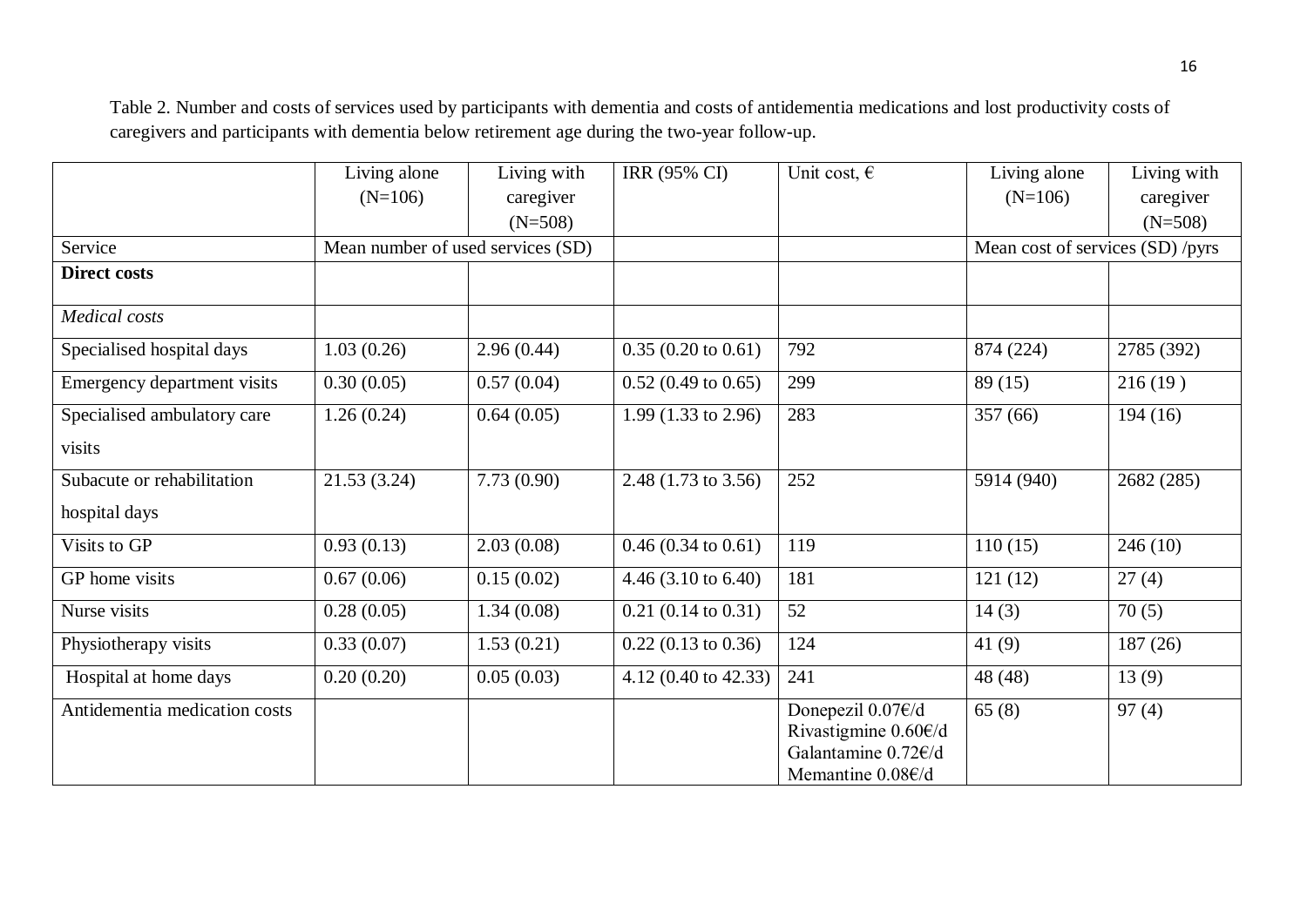Table 2. Continued…

|                            | Living alone<br>$(N=106)$ | Living with<br>caregiver<br>$(N=508)$ | IRR (95% CI)                  | Unit cost, $\epsilon$ | Living alone<br>$(N=106)$ | Living with<br>caregiver<br>$(N=508)$ |
|----------------------------|---------------------------|---------------------------------------|-------------------------------|-----------------------|---------------------------|---------------------------------------|
|                            |                           |                                       |                               |                       |                           |                                       |
| Social care services       |                           |                                       |                               |                       |                           |                                       |
| Home care services, visits | 423.68 (28.81)            | 26.29(4.12)                           | 16.12 $(11.53)$ to<br>22.52)  | 45                    | 31021 (1357)              | 6588 (410)                            |
| Day care, days             | 94.98 (1.09)              | 15.79(1.37)                           | 6.02 (5.07 to 7.14)           | 104                   | 9850 (124)                | 1625 (139)                            |
| Respite care, days         | 10.30(1.77)               | 18.23(1.42)                           | $0.57(0.39 \text{ to } 0.82)$ | 199                   | 2014 (344)                | 3751 (295)                            |
| Social worker visits       | 0.03(0.01)                | 0.32(0.04)                            | $0.11$ (0.05 to 0.25)         | 166                   | 6(2)                      | 55 $(7)$                              |
| Nursing home days          | 46.88 (8.58)              | 22.34(2.85)                           | $2.10(1.36 \text{ to } 3.25)$ | 141                   | 6614 (1213)               | 3064 (387)                            |
| <b>Indirect costs</b>      |                           |                                       |                               |                       |                           |                                       |
| Lost productivity $costs1$ |                           |                                       |                               |                       | 3883 (359)                | 193 (52)                              |
| Total costs                |                           |                                       |                               |                       | 49156 (1763)              | 16416 (846)                           |

<sup>1</sup>The cost of lost productivity was valued as the average wage in Finland (men 19.21€/h, women 16.45€/h) (Tilastokeskus 2019), and calculated for those below the average retirement age in Finland (men 61.6 years, women 60.9 years) (Kannisto 2019). The average ADL/IADL caregiving time (1.9 h/day) was used for them (Wimo et al. 2016).